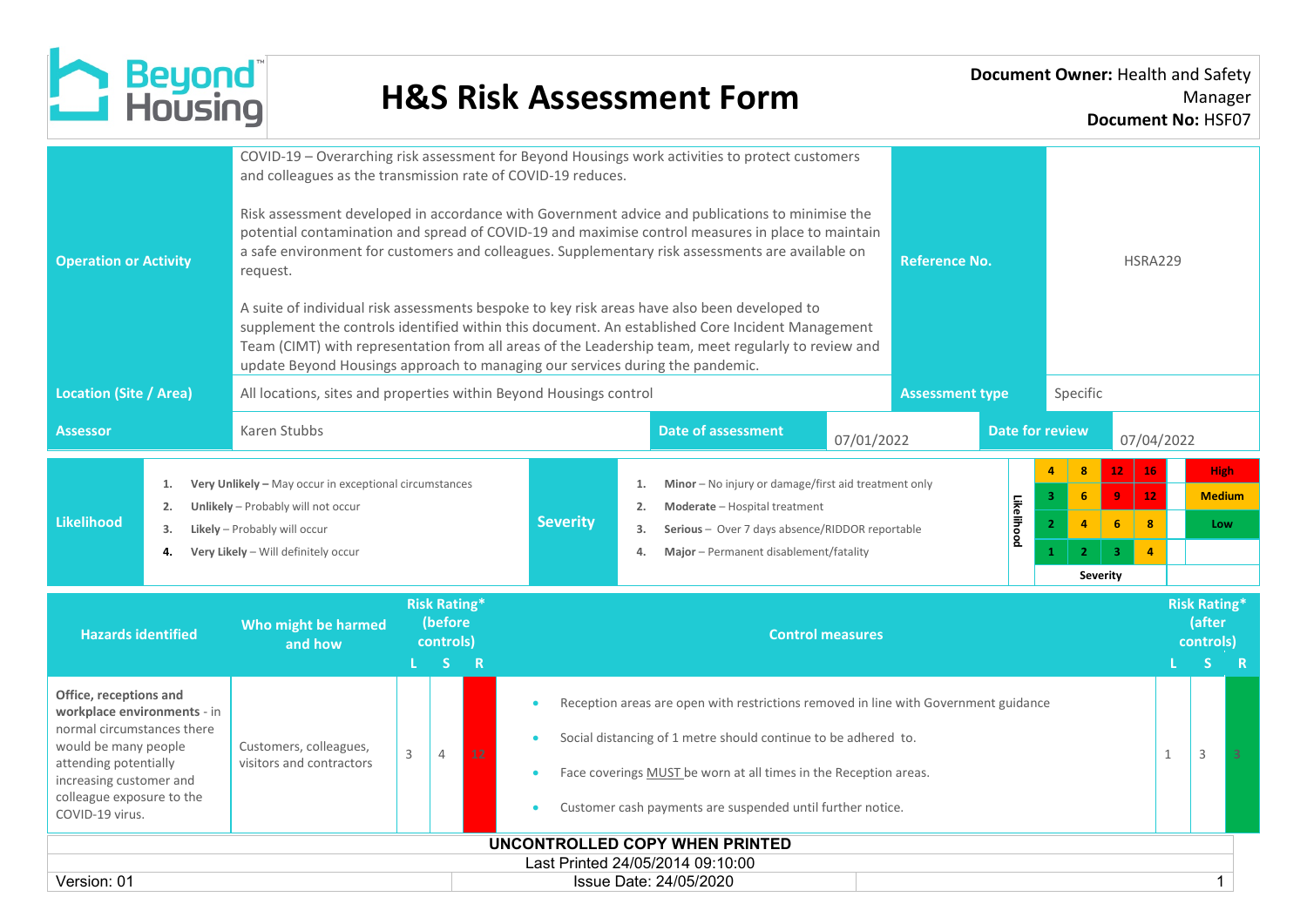

| Who might be harmed<br><b>Hazards identified</b><br>and how |         | <b>Risk Rating*</b><br>(before<br>controls) |           | <b>Control measures</b>                                                                                                                                                                                                                                                                                                                                                                                                                                                                                                                                                                                                                                                                                                                                                                                                                                                                                                                                                                                                                                                                                                                                                                                                                                                                                                                                                                                                                                                                                                                                                                                                                                                                                                                                                                                                                                                                                                                                                                                                                                                                       | <b>Risk Rating*</b><br>(after<br>controls) |     |
|-------------------------------------------------------------|---------|---------------------------------------------|-----------|-----------------------------------------------------------------------------------------------------------------------------------------------------------------------------------------------------------------------------------------------------------------------------------------------------------------------------------------------------------------------------------------------------------------------------------------------------------------------------------------------------------------------------------------------------------------------------------------------------------------------------------------------------------------------------------------------------------------------------------------------------------------------------------------------------------------------------------------------------------------------------------------------------------------------------------------------------------------------------------------------------------------------------------------------------------------------------------------------------------------------------------------------------------------------------------------------------------------------------------------------------------------------------------------------------------------------------------------------------------------------------------------------------------------------------------------------------------------------------------------------------------------------------------------------------------------------------------------------------------------------------------------------------------------------------------------------------------------------------------------------------------------------------------------------------------------------------------------------------------------------------------------------------------------------------------------------------------------------------------------------------------------------------------------------------------------------------------------------|--------------------------------------------|-----|
|                                                             | $L = S$ | R                                           |           |                                                                                                                                                                                                                                                                                                                                                                                                                                                                                                                                                                                                                                                                                                                                                                                                                                                                                                                                                                                                                                                                                                                                                                                                                                                                                                                                                                                                                                                                                                                                                                                                                                                                                                                                                                                                                                                                                                                                                                                                                                                                                               | S.                                         | - R |
|                                                             |         |                                             | $\bullet$ | Specific supporting risk assessments and further controls remain in place<br>There is restricted access for colleagues to access offices and technology and digital means have been<br>provided to support colleagues working from home wherever possible<br>Where colleagues cannot work from home due to the role or accesses required, this will be managed<br>to maintain social distance. Each building will have a maximum of 50% occupancy at any time with a<br>desk booking system in place<br>A clear desk policy is in place for both fixed desks and bookable desks. All personal effects must be<br>removed and a clear desk in place when leaving the office<br>Colleagues are requested to take lateral flow tests twice weekly if working in BH buildings or mixing<br>with colleagues or customers, and before visiting the office if working from home<br>As control measures may differ by location, building structure and normal use of the facility - all office<br>and workplace environments including receptions, have individual bespoke risk assessments developed<br>and are reviewed regularly. Supplementary risk assessments are available to interested parties on<br>request<br>Access to welfare facilities including sanitary provision is maintained for essential staff required to<br>attend buildings and will remain closed to the public<br>An increased cleaning regime remains in place for all buildings which require staff attendance to<br>ensure that it is COVID secure.<br>Alcohol gel and sanitiser will be provided at each entrance and exit point of all buildings and colleagues<br>and customers provided with increased communications and awareness of hand hygiene<br>All employees are instructed to wear face coverings when they are moving around the workplace<br>environment. Face coverings may be removed when sat at workstations. If colleagues have specific<br>exemptions then these should be raised with their direct line manager so that reasonable adjustments<br>and alternative arrangements can be identified. |                                            |     |
|                                                             |         |                                             |           |                                                                                                                                                                                                                                                                                                                                                                                                                                                                                                                                                                                                                                                                                                                                                                                                                                                                                                                                                                                                                                                                                                                                                                                                                                                                                                                                                                                                                                                                                                                                                                                                                                                                                                                                                                                                                                                                                                                                                                                                                                                                                               |                                            |     |

| UNCONTROLLED COPY WHEN PRINTED        |                        |  |  |  |  |  |  |  |
|---------------------------------------|------------------------|--|--|--|--|--|--|--|
| Printed 24/05/2014 09:10:00 ا<br>-as' |                        |  |  |  |  |  |  |  |
| Version: 01                           | Issue Date: 24/05/2020 |  |  |  |  |  |  |  |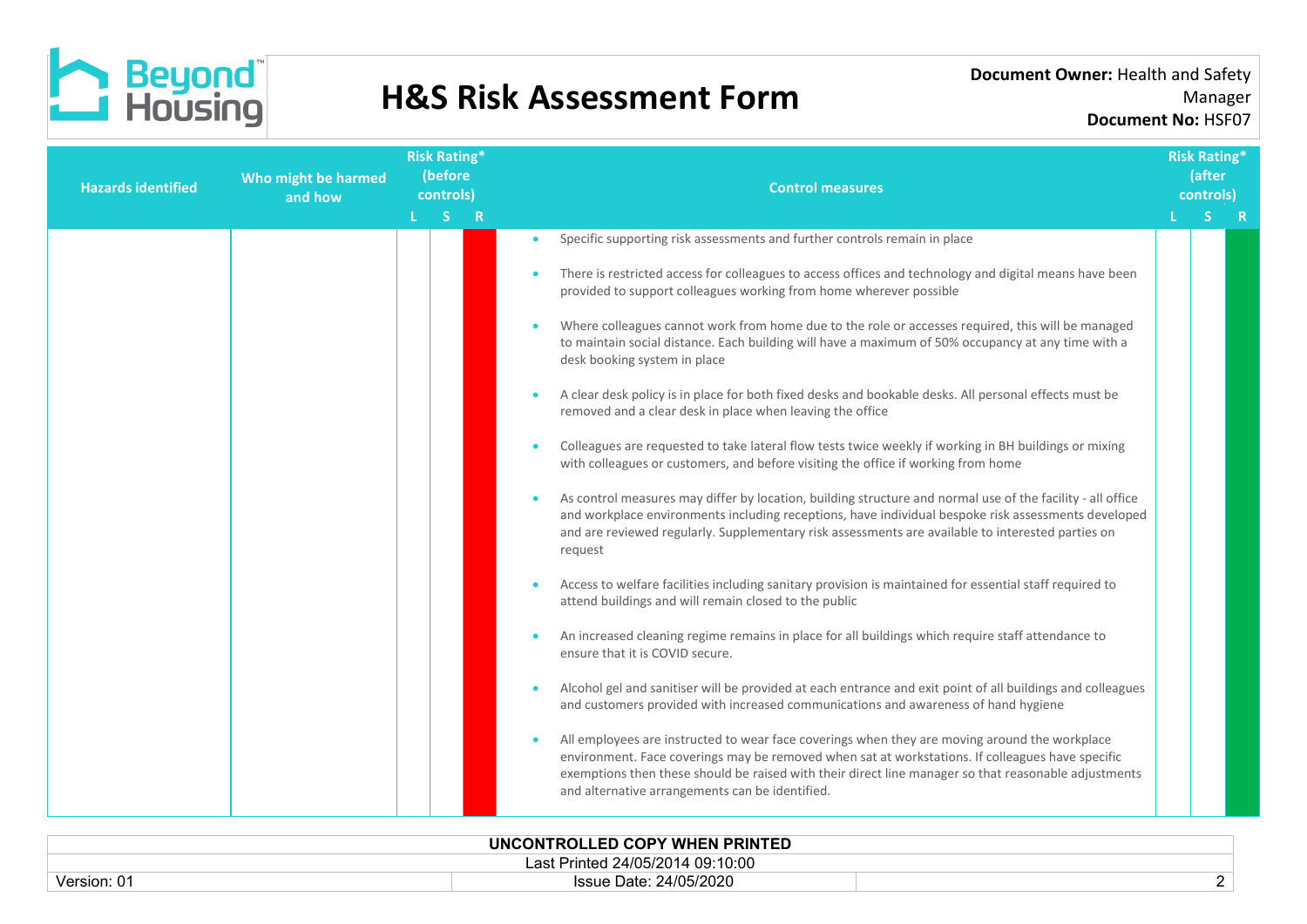

| <b>Hazards identified</b>                                                                                                                                                                                                                                                        | Who might be harmed<br>and how                     | <b>Risk Rating*</b><br>(before<br>controls)<br>L <sub>S</sub> R |   | <b>Control measures</b> |                                                                                                                                                                                                                                                                                                                                                                                                                                                                                                                                                                                                                                                                                                                                                                                                                                                                                                                                                                                               | <b>Risk Rating*</b><br>(after<br>controls) |               |    |
|----------------------------------------------------------------------------------------------------------------------------------------------------------------------------------------------------------------------------------------------------------------------------------|----------------------------------------------------|-----------------------------------------------------------------|---|-------------------------|-----------------------------------------------------------------------------------------------------------------------------------------------------------------------------------------------------------------------------------------------------------------------------------------------------------------------------------------------------------------------------------------------------------------------------------------------------------------------------------------------------------------------------------------------------------------------------------------------------------------------------------------------------------------------------------------------------------------------------------------------------------------------------------------------------------------------------------------------------------------------------------------------------------------------------------------------------------------------------------------------|--------------------------------------------|---------------|----|
|                                                                                                                                                                                                                                                                                  |                                                    |                                                                 |   |                         |                                                                                                                                                                                                                                                                                                                                                                                                                                                                                                                                                                                                                                                                                                                                                                                                                                                                                                                                                                                               |                                            |               | -R |
| <b>Unvaccinated Colleagues -</b><br>with potential to increase<br>the spread of the virus                                                                                                                                                                                        | Customers, colleagues,<br>visitors and contractors |                                                                 |   |                         | Colleagues who choose not to have the vaccine are encouraged to inform their line manager and HR as<br>soon as possible so that any alternative controls can be implemented.<br>Colleagues not vaccinated will be encouraged to carry out regular lateral flow testing and notify their<br>line manager of any results<br>Colleagues have been advised to follow government guidance if they have any signs or symptoms of<br>COVID 19 and not enter the workplace<br>Social distancing must be adhered to at all times and floor markings will be in place<br>Alcohol gel and sanitiser will be provided at entrance and exit points and throughout of all buildings<br>and colleagues must follow the guidelines in the regular use of these<br>All employees are instructed to wear face coverings when they are moving around the workplace<br>environment. Face coverings may be removed when sat at workstations.<br>Regular advice, updates and support will be provided via Workplace |                                            |               |    |
| Regulatory governance,<br>statutory compliance and<br>customer safety $-$ The<br>reduction in services to<br>protect customers and<br>colleagues has the potential<br>to impact on regulatory<br>governance, legislative<br>compliance and customer<br>safety if not controlled. | Customers and colleagues                           |                                                                 | 4 | 12                      | The CIMT will continue to monitor advice and publications by the Regulator of Social Housing, Health<br>and Safety Executive and Government to ensure effective governance is maintained<br>Corporate governance arrangements including Board and Committee meetings will continue as<br>scheduled using digital platforms<br>Government guidance on the 30 December 2021 advises that those who are fully vaccinated, with at<br>least 14 days since the second vaccination, will no longer be required to self- isolate following contact<br>with someone testing positive for COVID 19 and if you live in the same household as someone with<br>COVID 19 you are advised to take a lateral flow test daily for 7 days.<br>If you are aged 18 years 6 months or over and you are not fully vaccinated, and you live in the same<br>household as someone with COVID-19, you are legally required to stay at home and self-isolate for 10<br>days.                                            | -1                                         | $\mathcal{R}$ |    |

| UNCONTROLLED COPY WHEN PRINTED        |                        |     |  |  |  |  |  |  |
|---------------------------------------|------------------------|-----|--|--|--|--|--|--|
| t Printed 24/05/2014 09:10:00<br>-as' |                        |     |  |  |  |  |  |  |
| Version: 01                           | Issue Date: 24/05/2020 | . . |  |  |  |  |  |  |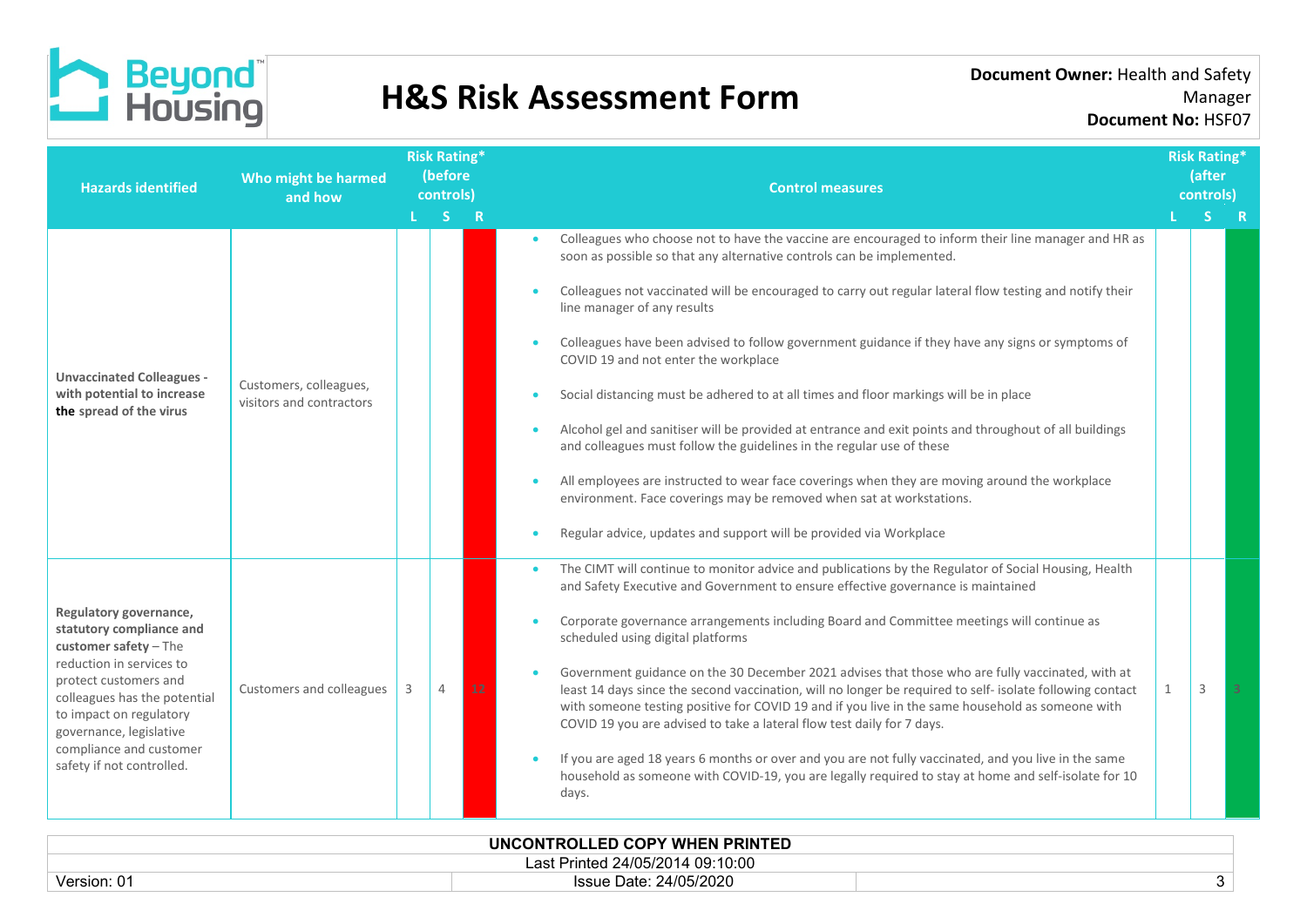

| <b>Hazards identified</b>                                                                 | Who might be harmed<br>and how                            | <b>Risk Rating*</b><br>(before<br>controls) |                |    | <b>Control measures</b> |  |                                                                                                                                                                                                                                                                                                                                                                                                                                                                                                |   |   | <b>Risk Rating*</b><br>(after<br>controls) |
|-------------------------------------------------------------------------------------------|-----------------------------------------------------------|---------------------------------------------|----------------|----|-------------------------|--|------------------------------------------------------------------------------------------------------------------------------------------------------------------------------------------------------------------------------------------------------------------------------------------------------------------------------------------------------------------------------------------------------------------------------------------------------------------------------------------------|---|---|--------------------------------------------|
|                                                                                           |                                                           |                                             | LS R           |    |                         |  |                                                                                                                                                                                                                                                                                                                                                                                                                                                                                                |   |   | - R                                        |
|                                                                                           |                                                           |                                             |                |    |                         |  | Property compliance regimes are maintained to ensure customer safety and maintain the<br>requirements of the Home Standard. Where access is required to individual properties, risk<br>assessments are developed with specific controls including social distancing and provision of personal<br>protective equipment                                                                                                                                                                          |   |   |                                            |
|                                                                                           |                                                           |                                             |                |    |                         |  | Government Guidance on the 1 April 2021 advised that shielding is no longer a requirement.<br>Vulnerable customers are advised to take precautions and maintain social distancing. Compliance<br>inspections and maintenance will be carried out unless customers are self-isolating due to symptoms of<br>COVID 19. A risk based approach will be adopted and effective records maintained. Work will be<br>rescheduled at the earliest opportunity, supporting customer and colleague safety |   |   |                                            |
|                                                                                           |                                                           |                                             |                |    |                         |  | All emergency repairs and compliance/essential safety checks (essential works) will continue in<br>accordance with emergency response times.                                                                                                                                                                                                                                                                                                                                                   |   |   |                                            |
| <b>Customer and colleague</b><br>vulnerabilities - customers<br>and colleagues who may be | Customers and colleagues                                  | 3                                           | $\overline{4}$ | 12 |                         |  | Bespoke reasonable adjustments will be applied when customers advise that they are self-isolating and<br>essential services may be re-arranged                                                                                                                                                                                                                                                                                                                                                 | 1 | 3 |                                            |
| self-isolating due to<br>symptoms or being at<br>increased risk from the virus            |                                                           |                                             |                |    |                         |  | Colleagues who are required to self-isolate will be supported by line managers and the HR team to<br>identify suitable reasonable adjustments bespoke to the individual.                                                                                                                                                                                                                                                                                                                       |   |   |                                            |
|                                                                                           |                                                           |                                             |                |    |                         |  | All emergency and essential services will be maintained at all times                                                                                                                                                                                                                                                                                                                                                                                                                           |   |   |                                            |
| Critical services - including<br>service centre and<br><b>Independent Living Services</b> | Customers, colleagues<br>and external support<br>agencies | 3                                           | $\overline{4}$ |    |                         |  | Individual risk assessments have been developed where required to maximise social distancing,<br>appropriate personal protective equipment provided and hygiene arrangements to prevent<br>transmission of the virus                                                                                                                                                                                                                                                                           | 1 | 3 |                                            |
|                                                                                           |                                                           |                                             |                |    |                         |  | Contingency and business continuity plans are in place to ensure ongoing provision of the services.                                                                                                                                                                                                                                                                                                                                                                                            |   |   |                                            |
| Higher risk homes-<br>including sheltered housing                                         | Customers, colleagues<br>and external support             | 3                                           | 4              | 12 |                         |  | Additional controls have been implemented for higher risk homes including restricting visitors,<br>additional personal protective equipment, increased cleaning regimes and provision of the same staff<br>members wherever possible to support customers and minimise 'mixing' of people in these areas                                                                                                                                                                                       | 1 | 4 |                                            |
| or assisted living schemes                                                                | agencies                                                  |                                             |                |    |                         |  | Increased monitoring is taking place on these schemes to ensure effective controls are maintained and<br>reviewed.                                                                                                                                                                                                                                                                                                                                                                             |   |   |                                            |

| UNCONTROLLED COPY WHEN PRINTED   |                        |  |  |  |  |  |  |  |
|----------------------------------|------------------------|--|--|--|--|--|--|--|
| Last Printed 24/05/2014 09:10:00 |                        |  |  |  |  |  |  |  |
| Version: 01                      | Issue Date: 24/05/2020 |  |  |  |  |  |  |  |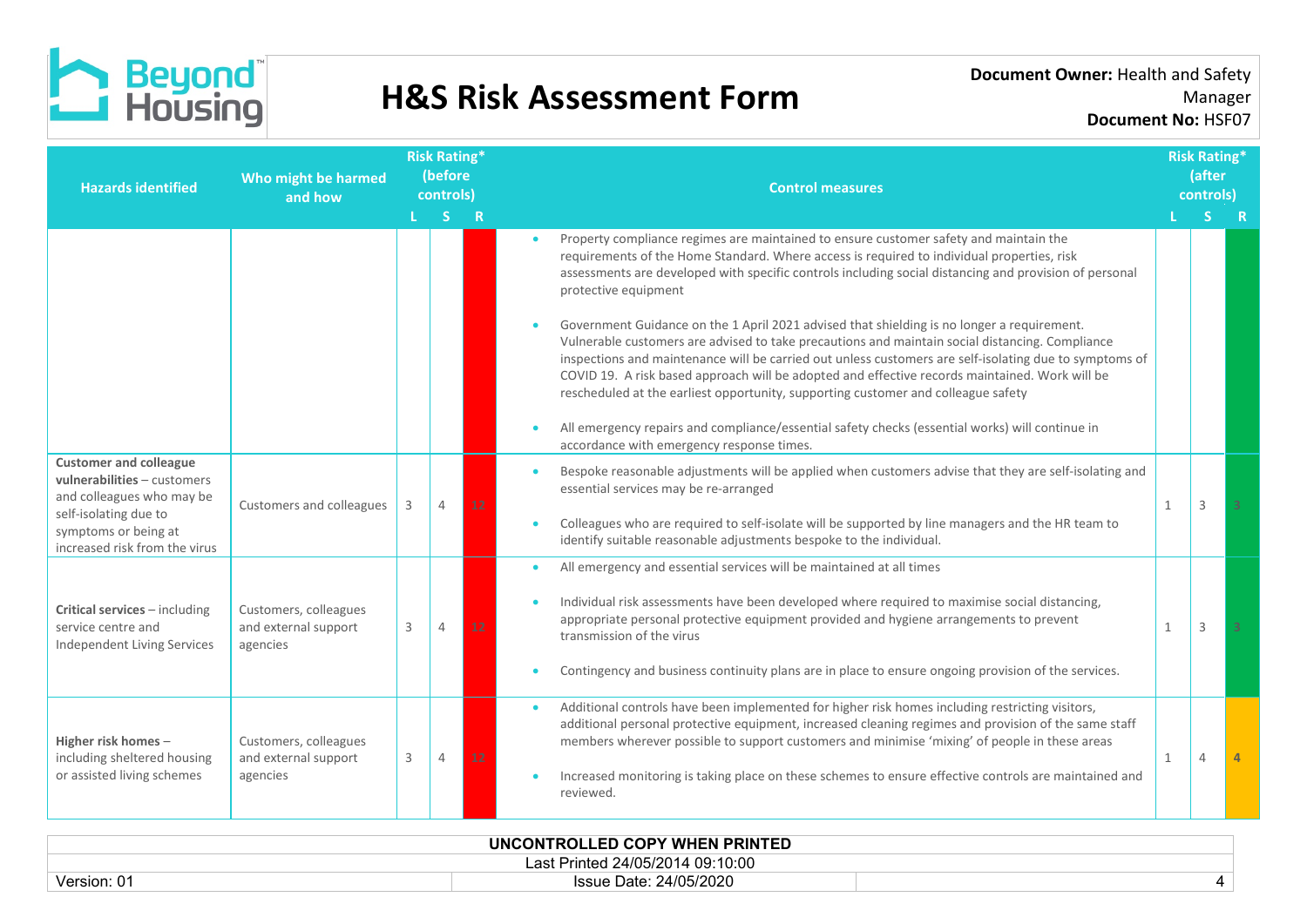

| <b>Hazards identified</b>                                                            | Who might be harmed<br>and how                  |                | <b>Risk Rating*</b><br>(before<br>controls) |    | <b>Control measures</b>                                                                                                                                                                                                                                                 |              | <b>Risk Rating*</b><br>(after<br>controls) |   |
|--------------------------------------------------------------------------------------|-------------------------------------------------|----------------|---------------------------------------------|----|-------------------------------------------------------------------------------------------------------------------------------------------------------------------------------------------------------------------------------------------------------------------------|--------------|--------------------------------------------|---|
|                                                                                      |                                                 |                | S.                                          | R  |                                                                                                                                                                                                                                                                         |              | S.                                         | R |
|                                                                                      |                                                 |                |                                             |    | Individual activity risk assessments have been reviewed taking into account the increased risk of<br>COVID-19                                                                                                                                                           |              |                                            |   |
| Working in occupied<br>properties - with potential                                   |                                                 |                |                                             |    | Pre-screening of customers takes place by phone prior to appointments taking place to identify any<br>occupants with COVID-19 symptoms, or in self-isolation                                                                                                            |              |                                            |   |
| to increase the risk of cross<br>contamination and spread of<br>the virus            | Customers, colleagues<br>and contractors        | 3              | 4                                           | 12 | Colleagues have been advised to follow government guidance if they have any signs or symptoms and<br>will not work in customers' homes                                                                                                                                  | 1            | 3                                          |   |
|                                                                                      |                                                 |                |                                             |    | Control measures for working in occupied properties includes social distancing, requesting occupants<br>to move into a room where work is not being undertaken increased hygiene arrangements, dynamic<br>risk assessment and additional personal protective equipment. |              |                                            |   |
|                                                                                      | Colleagues                                      |                |                                             |    | Individual activity risk assessments have been reviewed taking into account the increased risk of<br>COVID-19                                                                                                                                                           |              |                                            |   |
| Working in void properties -<br>with potential to increase<br>the risk of cross      |                                                 | 3              | 3                                           | q  | Colleagues have been advised to follow government guidance if they have any signs or symptoms and<br>will not attend work during the self-isolation period                                                                                                              | $\mathbf{1}$ | 3                                          |   |
| contamination and spread of<br>the virus                                             |                                                 |                |                                             |    | Control measures for working in void properties includes minimising the number of people in a<br>property at any one time, social distancing, increased hygiene arrangements, dynamic risk assessment<br>and additional personal protective equipment.                  |              |                                            |   |
| <b>Community and external</b>                                                        |                                                 |                |                                             |    | External work activities risk assessments such as estates/grounds maintenance have been reviewed<br>and controls such as social distancing, increased hygiene arrangements, dynamic risk assessment and<br>additional personal protective equipment have been detailed  |              |                                            |   |
| works-with potential to<br>increase the risk of cross<br>contamination and spread of | Customers, colleagues<br>and the general public | $\overline{2}$ | 3                                           |    | Maintaining ongoing estates maintenance improves aesthetics of our communities but also reduces<br>risks to public from slips, trips and falls on long wet grass                                                                                                        | $\mathbf{1}$ | $\mathbf{3}$                               |   |
| the virus                                                                            |                                                 |                |                                             |    | Ongoing litter picking, removal of fly tipping waste and waste management reduces the risks<br>associated with bacterial and biological contamination and reduces an increase in vermin.                                                                                |              |                                            |   |
| <b>Planned works programmes</b><br>- with potential to increase                      | Customers, colleagues<br>and contractors        | 3              | 3                                           |    | Individual planned works programmes will be assessed as part of the company's recovery plans prior to<br>recommencing with Construction Phase plans updated and incorporating additional planned controls                                                               | 1            | 3                                          |   |
|                                                                                      |                                                 |                |                                             |    | <b>UNCONTROLLED COPY WHEN PRINTED</b>                                                                                                                                                                                                                                   |              |                                            |   |
|                                                                                      |                                                 |                |                                             |    | Last Printed 24/05/2014 09:10:00                                                                                                                                                                                                                                        |              |                                            |   |
| Version: 01                                                                          |                                                 |                |                                             |    | Issue Date: 24/05/2020                                                                                                                                                                                                                                                  |              |                                            | 5 |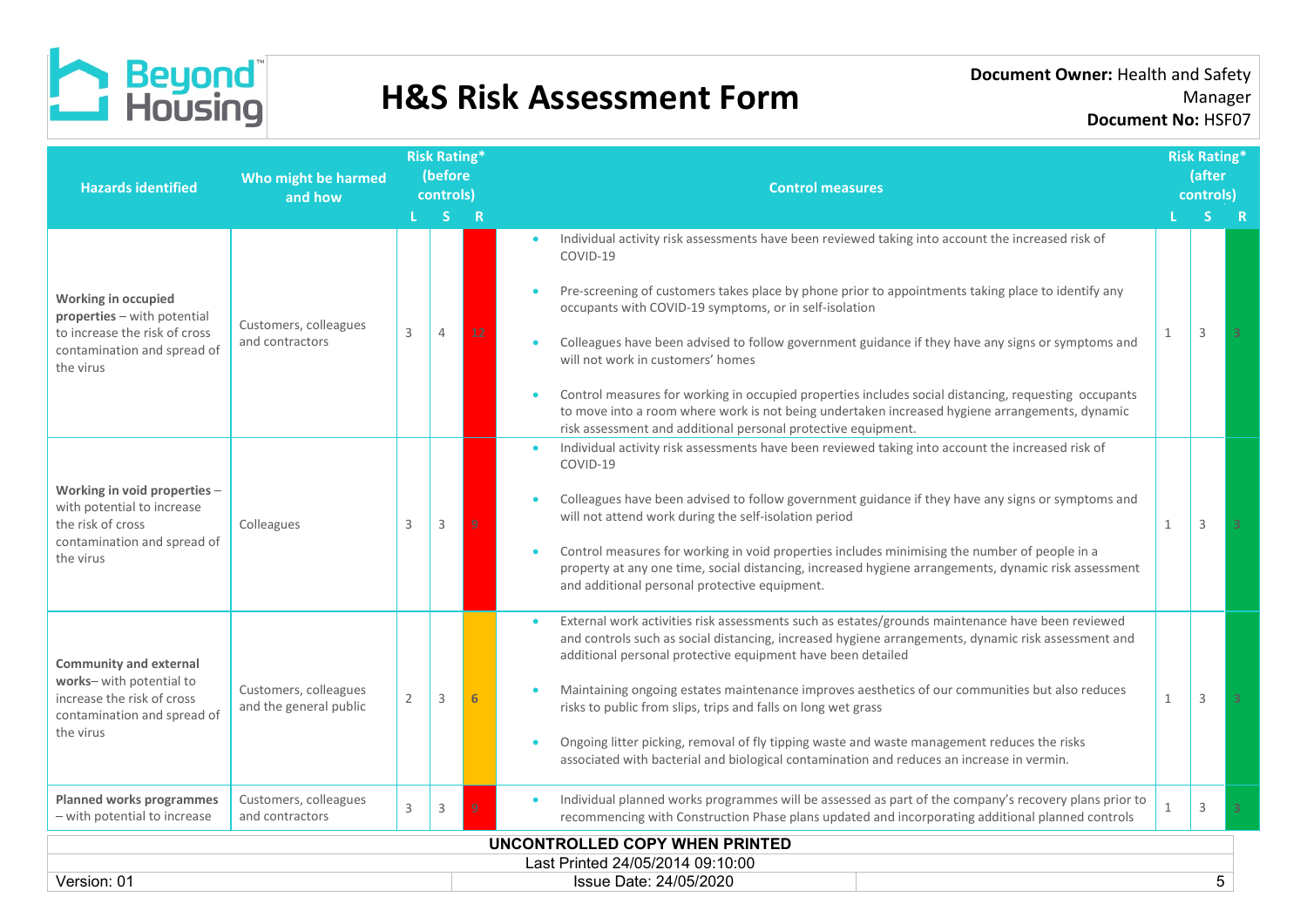

**Document Owner:** Health and Safety Manager **Document No:** HSF07

| Who might be harmed<br><b>Hazards identified</b><br>and how                                                                              |                                          | <b>Risk Rating*</b><br>(before<br>controls) |                |   | <b>Control measures</b>                                                                                                                                                                                                                                                                                                                                                                                                                                                                                                                                                                                                                                                                          | <b>Risk Rating*</b><br><b>lafter</b><br>controls) |   |  |
|------------------------------------------------------------------------------------------------------------------------------------------|------------------------------------------|---------------------------------------------|----------------|---|--------------------------------------------------------------------------------------------------------------------------------------------------------------------------------------------------------------------------------------------------------------------------------------------------------------------------------------------------------------------------------------------------------------------------------------------------------------------------------------------------------------------------------------------------------------------------------------------------------------------------------------------------------------------------------------------------|---------------------------------------------------|---|--|
|                                                                                                                                          |                                          |                                             | S.             | R |                                                                                                                                                                                                                                                                                                                                                                                                                                                                                                                                                                                                                                                                                                  |                                                   |   |  |
| the risk of cross<br>contamination and spread of<br>the virus                                                                            |                                          |                                             |                |   | and emergency measures if works need to be suspended at short notice                                                                                                                                                                                                                                                                                                                                                                                                                                                                                                                                                                                                                             |                                                   |   |  |
| Development and<br>construction activities - with<br>potential to increase the risk<br>of cross contamination and<br>spread of the virus | Colleagues and<br>contractors            | 3                                           | $\overline{2}$ |   | Individual development works are re-assessed by the principal contractor prior to recommencing with<br>construction phase plans/risk assessments/method statements updated and incorporating additional<br>planned controls and emergency measures if works need to be suspended at short notice<br>Social distancing controls are maintained on construction sites and additional personal protective<br>equipment in use.<br>Colleagues from the development team monitor progress and ongoing risk management including any<br>new or emerging risks.                                                                                                                                         | $\mathbf{1}$                                      | 2 |  |
| <b>Appointment of contractors</b><br>- with potential to increase<br>the risk of cross<br>contamination and spread of<br>the virus       | Customers, colleagues<br>and contractors | 3                                           | 3              |   | Contractors are reviewing individual risk assessments and controls prior to recommencing works<br>Teams who appoint and control contractors complete a documented appraisal of reviewed risk<br>assessments prior to allowing works to re-commence.                                                                                                                                                                                                                                                                                                                                                                                                                                              | 1                                                 | 3 |  |
| Transport and travel -<br>including commuting and the<br>use of fleet vehicles,<br>personal vehicles and public<br>transport             | Colleagues                               | 3                                           | 3              |   | Transport and travel to be minimised and colleagues encouraged to work from home wherever<br>possible<br>Fleet vehicles to be kept clean and tidy with additional sanitising of 'touch points' such as steering<br>wheel, gear selectors and controls carried out between each user<br>Restricted sharing of company/personal vehicles and where it is not reasonably practicable to travel<br>with one person per company vehicle then additional vehicles will be provided or colleagues will be<br>able to use their own vehicles to travel to site. If this is not possible then additional risk assessments to<br>be completed with controls implemented which supports government guidance | $\mathbf{1}$                                      | 2 |  |
| Customer safeguarding -<br>including reporting during<br>COVID-19 pandemic                                                               | Customers and<br>Colleagues              | 3                                           | 3              |   | All existing controls for customer safeguarding including referrals continue to be applied and<br>communication methods maintained. Colleagues continue to support customers with additional<br>vulnerabilities and report concerns to the safeguarding team.<br>Safeguarding reporting mechanisms maintained and colleagues existing knowledge of customers at                                                                                                                                                                                                                                                                                                                                  | 1                                                 | 3 |  |
|                                                                                                                                          |                                          |                                             |                |   | UNCONTROLLED COPY WHEN PRINTED                                                                                                                                                                                                                                                                                                                                                                                                                                                                                                                                                                                                                                                                   |                                                   |   |  |

Last Printed 24/05/2014 09:10:00 Version: 01 **Issue Date: 24/05/2020 Issue Date: 24/05/2020** 6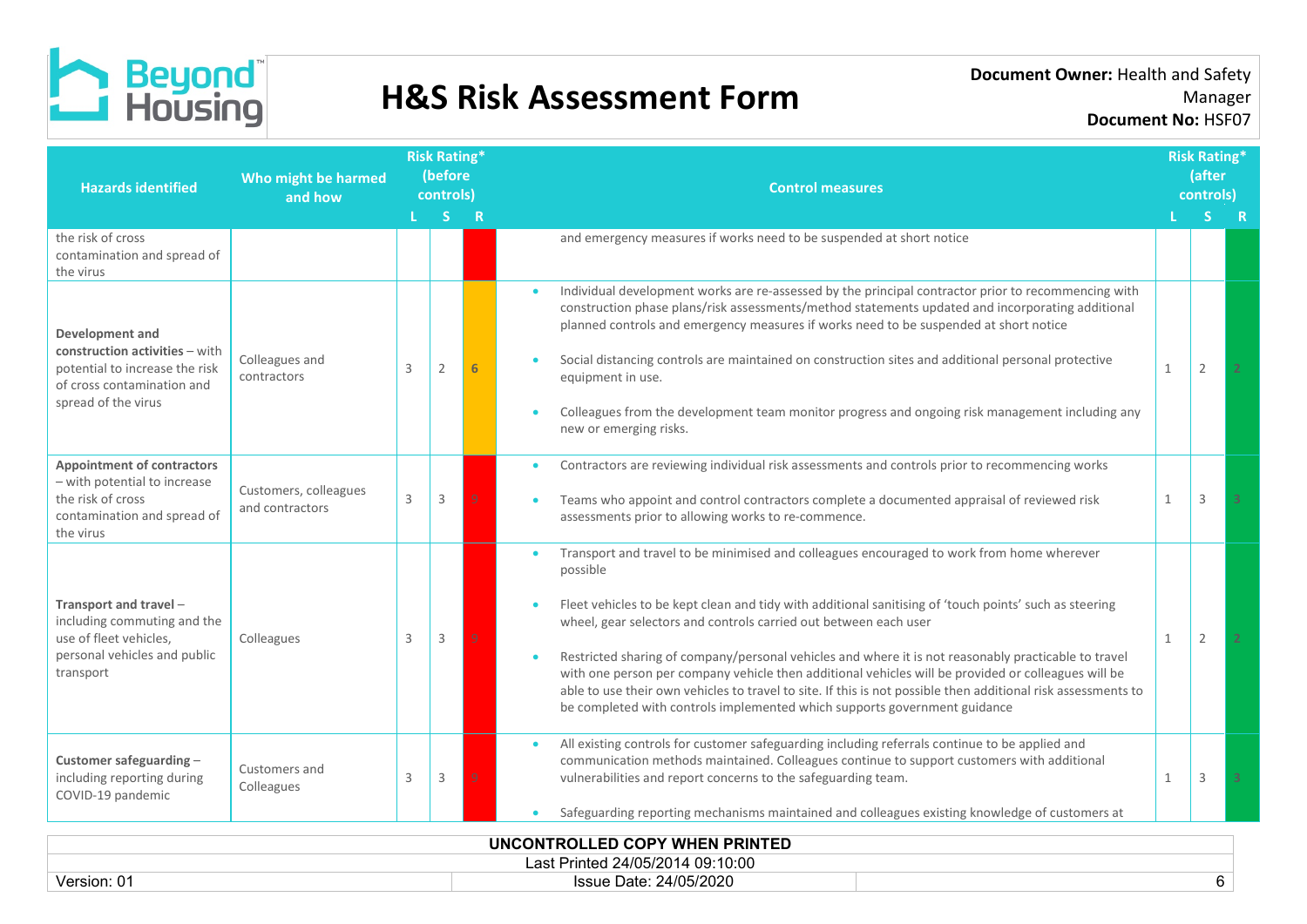

| <b>Hazards identified</b>                                                          | Who might be harmed<br>and how |                | <b>Risk Rating*</b><br>(before<br>controls) |   | <b>Control measures</b>                                                                                                                          |                                                                                  | <b>Risk Rating*</b><br>(after<br>controls) |                |  |
|------------------------------------------------------------------------------------|--------------------------------|----------------|---------------------------------------------|---|--------------------------------------------------------------------------------------------------------------------------------------------------|----------------------------------------------------------------------------------|--------------------------------------------|----------------|--|
|                                                                                    |                                |                | L <sub>SR</sub>                             |   |                                                                                                                                                  |                                                                                  |                                            | $S$ R          |  |
|                                                                                    |                                |                |                                             |   | increased risk used to provide additional support.                                                                                               |                                                                                  |                                            |                |  |
|                                                                                    |                                |                |                                             |   | Support and monitoring available from managers and HR team<br>$\bullet$                                                                          |                                                                                  |                                            |                |  |
| Colleague wellbeing -<br>increased risk as a result of<br>loneliness and isolation | Colleagues                     | $\overline{2}$ | 3                                           |   | Existing support and professional help available and maintained with existing providers                                                          | $\mathbf{1}$                                                                     | 3                                          |                |  |
|                                                                                    |                                |                |                                             |   | Continued communication with colleagues via personal telephone contact, briefings, workplace<br>platform and Be in Touch articles.               |                                                                                  |                                            |                |  |
| Emergency response -<br>including out of hours                                     |                                |                |                                             |   | Emergency response arrangements will continue to be provided in accordance with emergency<br>$\bullet$<br>response times.                        |                                                                                  |                                            |                |  |
| emergency calls and<br>investigations                                              | Customers and colleagues       | 2              | 3                                           |   | Additional dynamic risk assessments and controls may be undertaken to protect customers and<br>colleagues.                                       | 1                                                                                | 3                                          |                |  |
|                                                                                    | Customers and colleagues       |                |                                             |   |                                                                                                                                                  | CIMT will monitor government advice and updates regularly to monitor any changes |                                            |                |  |
|                                                                                    |                                |                |                                             |   | CIMT will continue to issue communications and updates to colleagues following briefing meetings                                                 |                                                                                  |                                            |                |  |
| Further peak or change in<br>national or regional advice -                         |                                |                | 3                                           | 6 | Beyond Housing web site will be updated regularly with any increased risks or changes in controls                                                | 1                                                                                | 3                                          | $\overline{3}$ |  |
| requiring a change in<br>controls                                                  |                                |                |                                             |   | CIMT will monitor risks bespoke to Beyond Housing and will review risk assessments regularly                                                     |                                                                                  |                                            |                |  |
|                                                                                    |                                |                |                                             |   | Customer and colleague communication and any concerns raised will be used to redefine and consider<br>risks, controls and assurance needed.      |                                                                                  |                                            |                |  |
| <b>COVID-19 specific</b>                                                           |                                |                |                                             |   | Department business continuity plans are in place and continue to be monitored and updated,<br>$\bullet$<br>maintaining contingency arrangements |                                                                                  |                                            |                |  |
| emergency response - due<br>to confirmed cases of<br>infection affecting our       | Customers and colleagues       |                | 3                                           | 9 | Recovery plans have been approved by CIMT based on current government guidelines and the impact<br>of risk to our customers and colleagues       | $\mathbf{1}$                                                                     | 3                                          |                |  |
| customers, colleagues or<br>services provided                                      |                                |                |                                             |   | Regular reviews of contractor's availability to provide support and maintaining services                                                         |                                                                                  |                                            |                |  |
|                                                                                    |                                |                |                                             |   | Government advice monitored and followed for any confirmed COVID related ill health.                                                             |                                                                                  |                                            |                |  |
|                                                                                    |                                |                |                                             |   | UNCONTROLLED COPY WHEN PRINTED                                                                                                                   |                                                                                  |                                            |                |  |
|                                                                                    |                                |                |                                             |   | Last Printed 24/05/2014 09:10:00                                                                                                                 |                                                                                  |                                            |                |  |
| Version: 01                                                                        |                                |                |                                             |   | Issue Date: 24/05/2020                                                                                                                           |                                                                                  | $\overline{7}$                             |                |  |